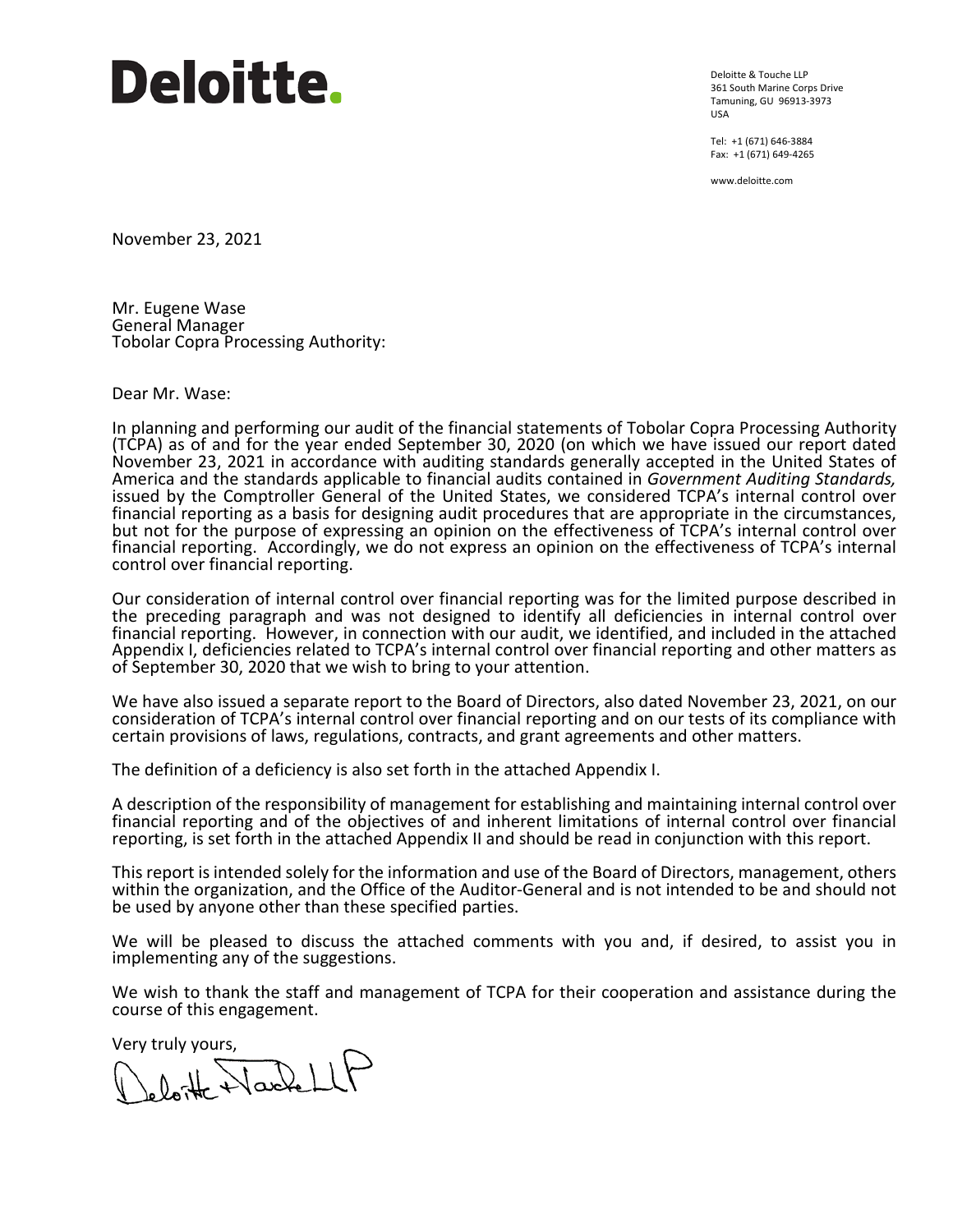# **SECTION I - CONTROL DEFICIENCIES**

We identified, and have included below, control deficiencies involving TCPA's internal control over financial reporting as of September 30, 2020 that we wish to bring to your attention:

## (1) Accounts Receivable

Periodic analysis of the adequacy of the allowance for uncollectible accountsis not performed. TCPA did not implement a review process over receivables and the related allowance for uncollectible accounts. We recommend management establish internal control policies and procedures requiring counterparty reconciliation, review and evaluation of balances that will facilitate invalid receivables being written-off and doubtful accounts being adequately provided for. TCPA should determine and document the methodology and assumptions to be used as the basis for its bad debt provision. Balances should be evaluated, collective efforts be implemented, and provisions be provided as appropriate. Historical loss experience and publicly observable data on loss experience by the industry or the risk profile of the counterparty should be considered rather than provisioning based solely on an aging analysis. This matter was reported as a finding in the audits of TCPA for fiscal years 2009 through 2019.

## (2) Employee Receivables

At September 30, 2020, employee receivables pertaining to cash shortages from copra purchases and advances for merchandise ordered and collected through salary deductions amounted to \$14,062. However, monitoring of these receivable accounts did not appear to be performed. These amounts have been fully allowed for within the allowance for uncollectible accounts. We recommend management establish internal control policies and procedures over the monitoring and review of employee receivables. This matter was reported as a finding in the audits of TCPA for fiscal years 2005 through 2019.

## (3) Inventory

It has been TCPA's practice to record inventories as an expense upon purchase and then to record an inventory adjustment at year end based on the annual physical count. Although certain control procedures are maintained, deficiencies are present in the actions implemented. We recommend management establish internal control policies and procedures over adequate recordkeeping of inventory purchases and the performance of periodic cyclical inventory counts. Furthermore, we recommend complete and timely reconciliations be performed to properly account for available inventories. This matter was reported as a finding in the audits of TCPA for fiscal years 2005 through 2019.

#### (4) Advances to Suppliers

Of \$285,962 in advances as of September 30, 2020 to a supplier for capital asset acquisitions, \$20,558 has been outstanding for more than nine months. Furthermore, a \$3,500 advance to a supplier for supplies inventory has been outstanding since FY2017. We recommend management establish internal control policies and procedures over timely follow up of advances for delivery of capital assets and supplies.

## (5) Advances to Copra Buyers

In September 2020, TCPA advanced \$499,500 to copra buyers for the purchase of copra from growers that occurred in October 2020; however, TCPA expensed this amount as copra purchases. An audit adjustment was proposed to record such as an advance to copra buyers. We recommend management establish internal control policies and procedures requiring the recognition of copra purchases as an expense in the correct accounting period.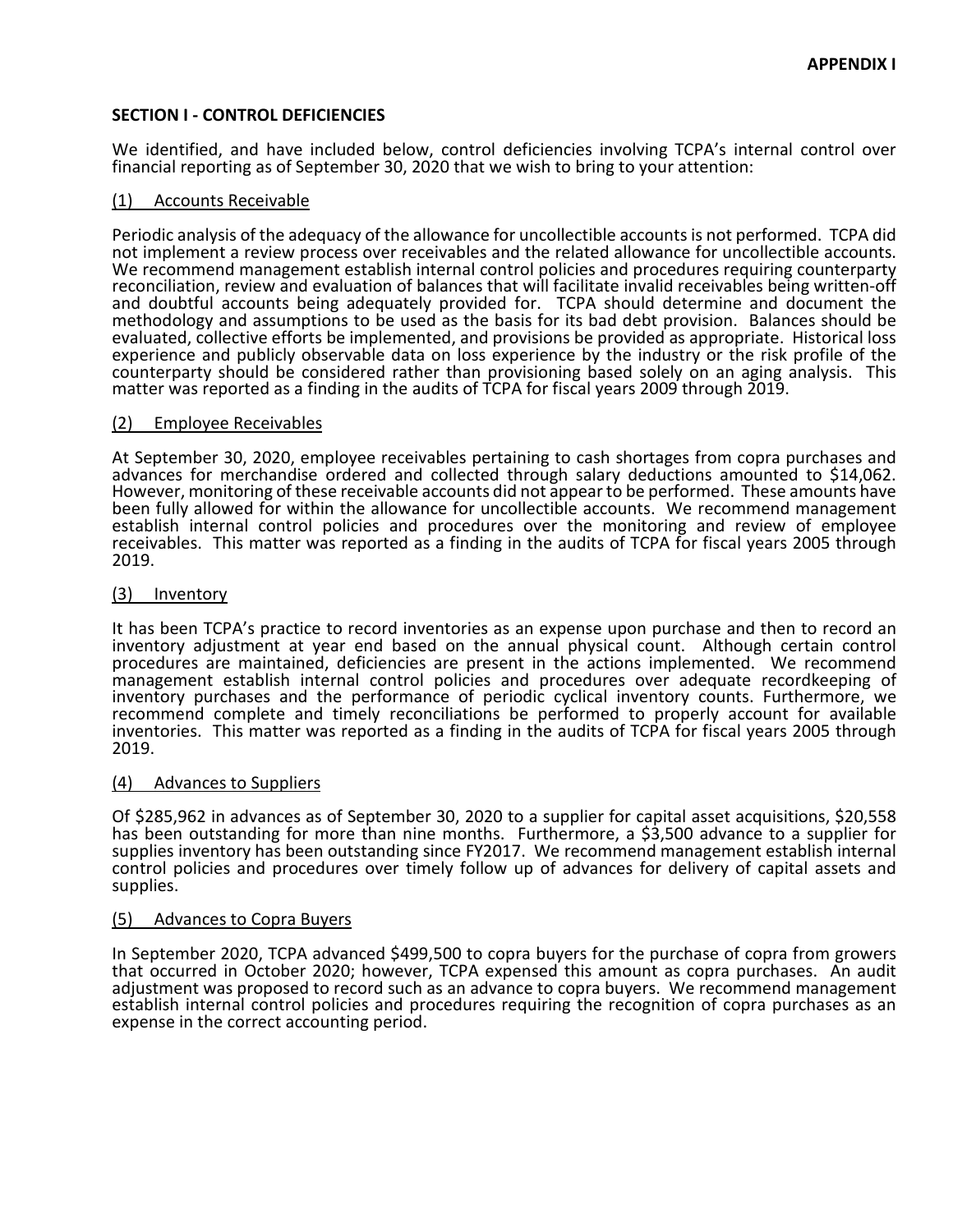# **SECTION I - CONTROL DEFICIENCIES, CONTINUED**

## (6) Journal Entries

During the year ended September 30, 2020, certain journal entries either lacked adequate descriptions as to the nature of the transactions or journal entries that displayed duplicate amounts and descriptions. We recommend management establish internal control policies and procedures requiring adequate description of the journal entries identifying the nature of each transaction. This matter was reported as a finding in the audit of TCPA for fiscal year 2019.

#### **SECTION II - OTHER MATTERS**

Our observations concerning other matters related to operations, compliance with laws and regulations, and best practices involving internal control over financial reporting that we wish to bring to your attention at this time are as follows:

## (1) Inventory

Copra oil, copra cake and soap and materials are valued at the lower of production cost, which includes raw copra, direct labor and factory overhead, or market (net realizable value or NRV). TCPA adopted a new methodology to determine the value of inventory at cost wherein the basis of unit cost for copra meal is estimated at 20% of the unit cost of crude oil. Year-end valuation is based on computed production unit costs without comparison to NRV. We recommend that management adopt the valuation of inventory at the lower of production cost or NRV. This matter was reported as a finding in the audit of TCPA for fiscal year 2019.

## (2) Product Costing

TCPA established control procedures over the calculation of unit inventory cost per product which is used to value ending inventory. However, the unit cost used to value ending inventory was not updated for the current cost of materials, labor and overhead. We recommend management apply consistency in calculating unit costs to value ending inventories and cost of sales. This matter was reported as a finding in the audit of TCPA for fiscal year 2019.

#### (3) Board Sitting Fees, Professional Fees and Management Incentive Payments

During the year ended September 30, 2020, TCPA paid sitting fees of \$69,700 to Board members. In addition, TCPA made payments for professional services and management incentive to Board members and the former General Manager of \$10,274 and \$7,500, respectively. These payments may constitute wages under the Income Tax Act 1989 and thus be subject to withholding taxes. No withholding taxes were withholding taxes were withholding taxes its entirety by the Board of Directors wherein only  $$5,000$  was supported by Board approval. We recommend management obtain an interpretation from the Ministry of Finance, Banking and Postal Services Chief of Revenue and Taxation concerning the applicability of withholding taxes on sitting fees paid to Board members. Furthermore, we recommend incentive payments provided to management be approved by the Board of Directors. This matter was reported as a finding in the audit of TCPA for fiscal year 2019.

## **SECTION III - DEFINITIONS**

The definition of a deficiency is as follows:

A *deficiency* exists when the design or operation of a control does not allow management or employees, in the normal course of performing their assigned functions, to prevent, or detect and correct misstatements on a timely basis. A deficiency in design exists when (a) a control necessary to meet the control objective is missing or (b) an existing control is not properly designed so that, even if the control operates as designed, the control objective would not be met. A deficiency in operation exists when (a) a properly designed control does not operate as designed, or (b) the person performing the control does not possess the necessary authority or competence to perform the control effectively.